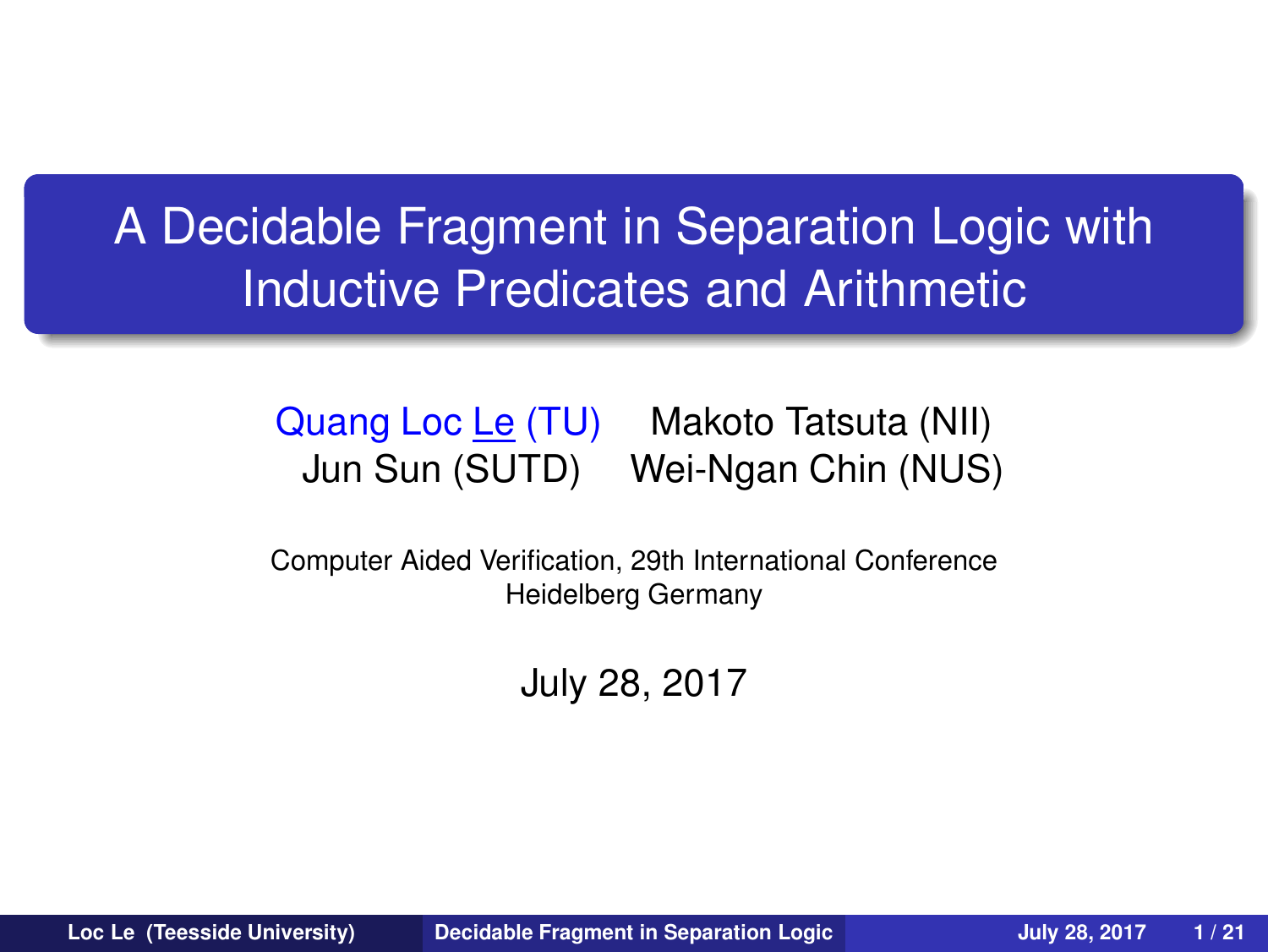Formula  $\Phi$  ::= Δ | Φ<sub>1</sub> ∨ Φ<sub>2</sub>  $\Delta$  ::= ∃ $\bar{v}$ . (κ $\wedge \pi$ ) Spatial formula  $\kappa$  ::= emp  $| x \mapsto c(v_i) | P(\bar{v}) | \kappa_1 * \kappa_2$ Pure formula  $\pi$  ::=  $\pi_1 \wedge \pi_2 | \alpha | \phi$ 

- $\bullet$   $\alpha$ : Pointer (Dis) Equalities
- $\bullet \phi$ : Presburger arithmetic
- **•** P: inductive predicate. Predicate Definition:  $P(\bar{t}) \equiv \Phi$

#### Warning: no pointer arithmetic and no magic wand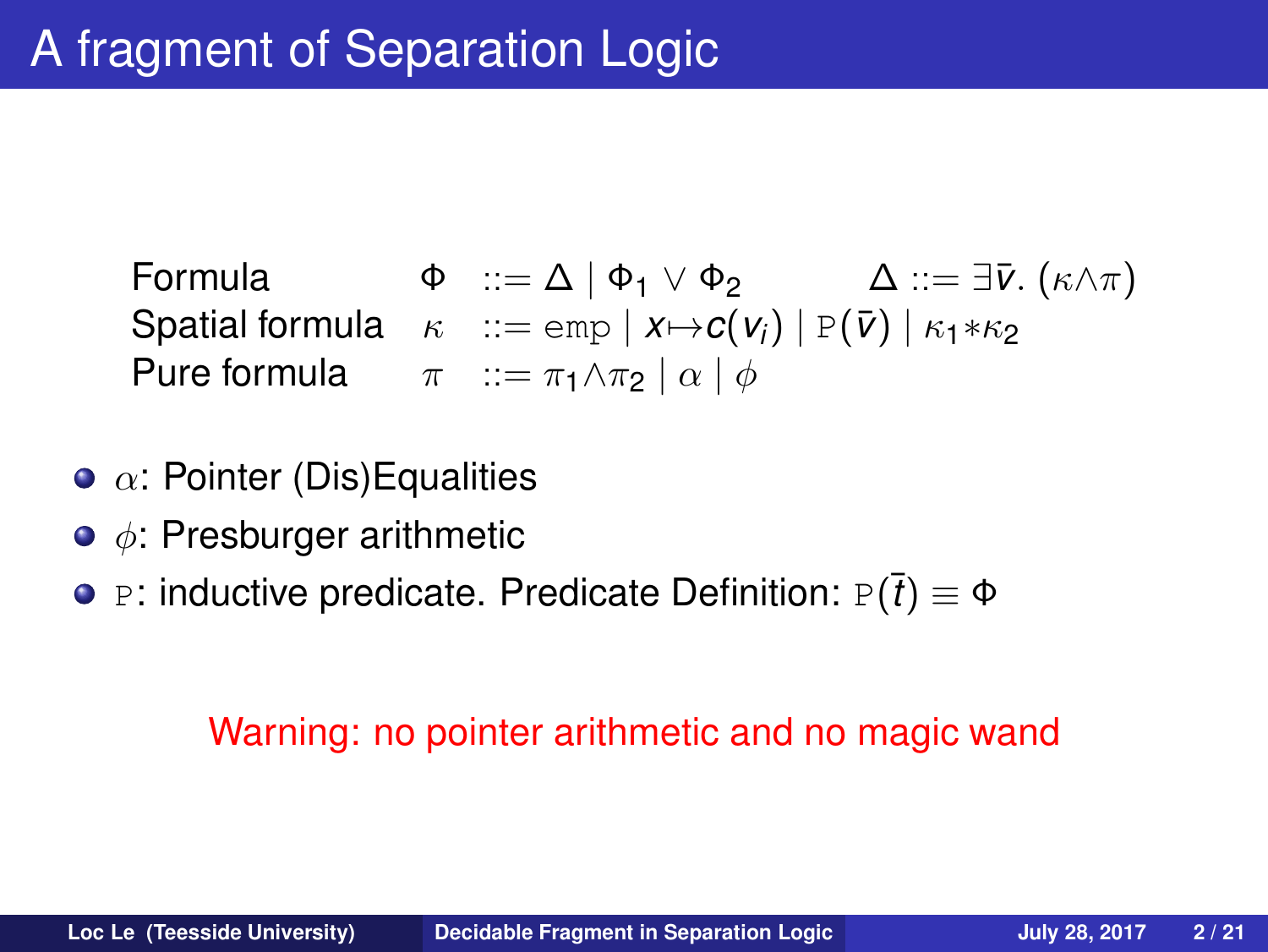# A fragment of Separation Logic

 $\bullet$ Inductive predicate: Singly-linked list with size property

> pred *ll size*(root,*n*) ≡ emp∧root=null∧*n*=0  $\lor$   $\exists$  *r*, $n_1$ ·  $\text{root} \mapsto \text{node}(\_,r) * \text{ll}.\text{size}(r,n_1) \land n=n_1+1$

Example:



*ll size*(*x*,3)

• Numerical projection

$$
\begin{array}{l}\n\text{ll-size}^N(n) = n=0 \\
\vee \exists n_1 \cdot \text{ll-size}^N(n_1) \wedge n=n_1+1\n\end{array}
$$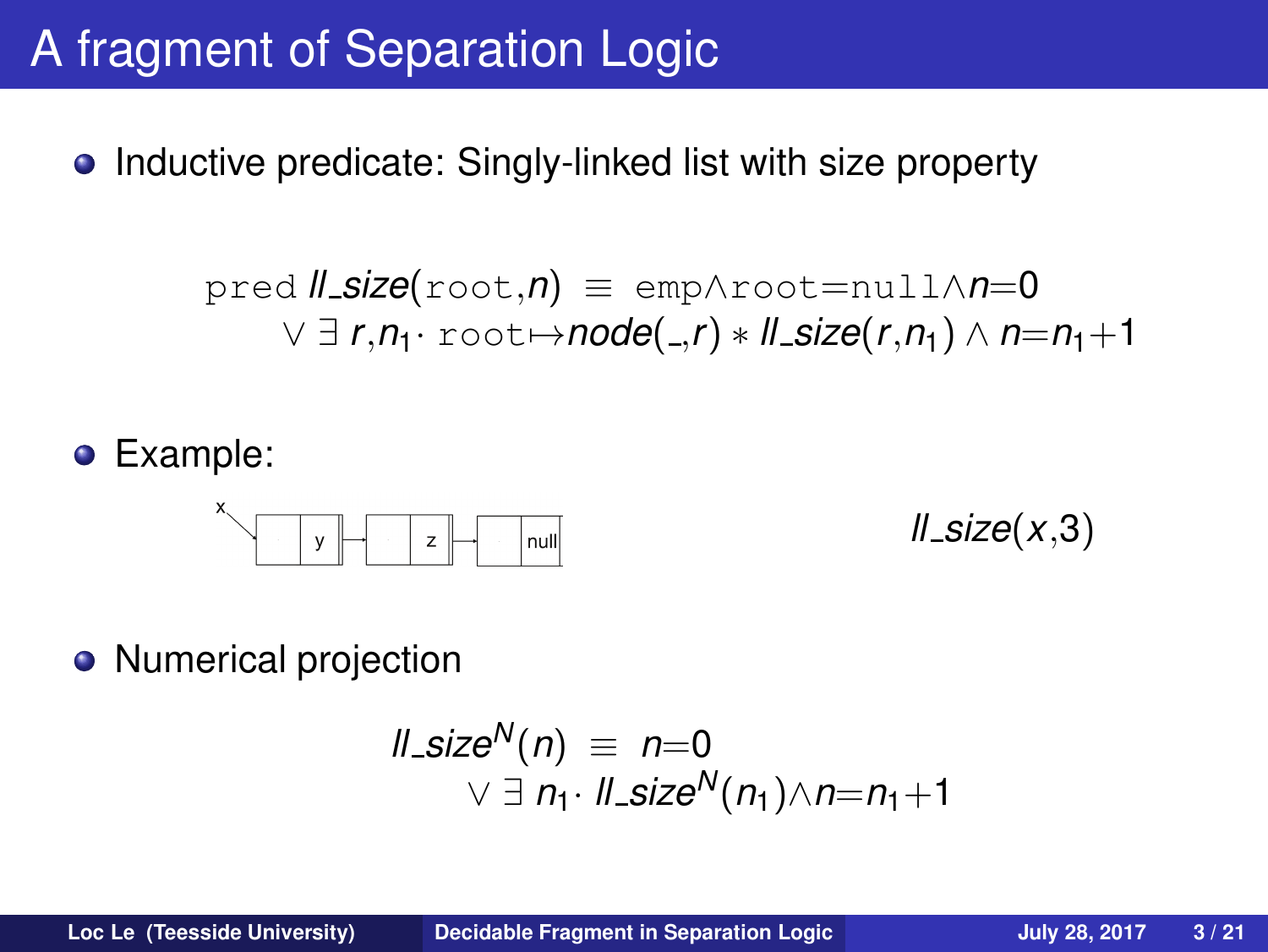- Input: A formula ∆ in the fragment
- Question: Is ∆ satisfiable?

Challenges:

- **•** Unbounded heaps
- Infinite numerical domain  $\bullet$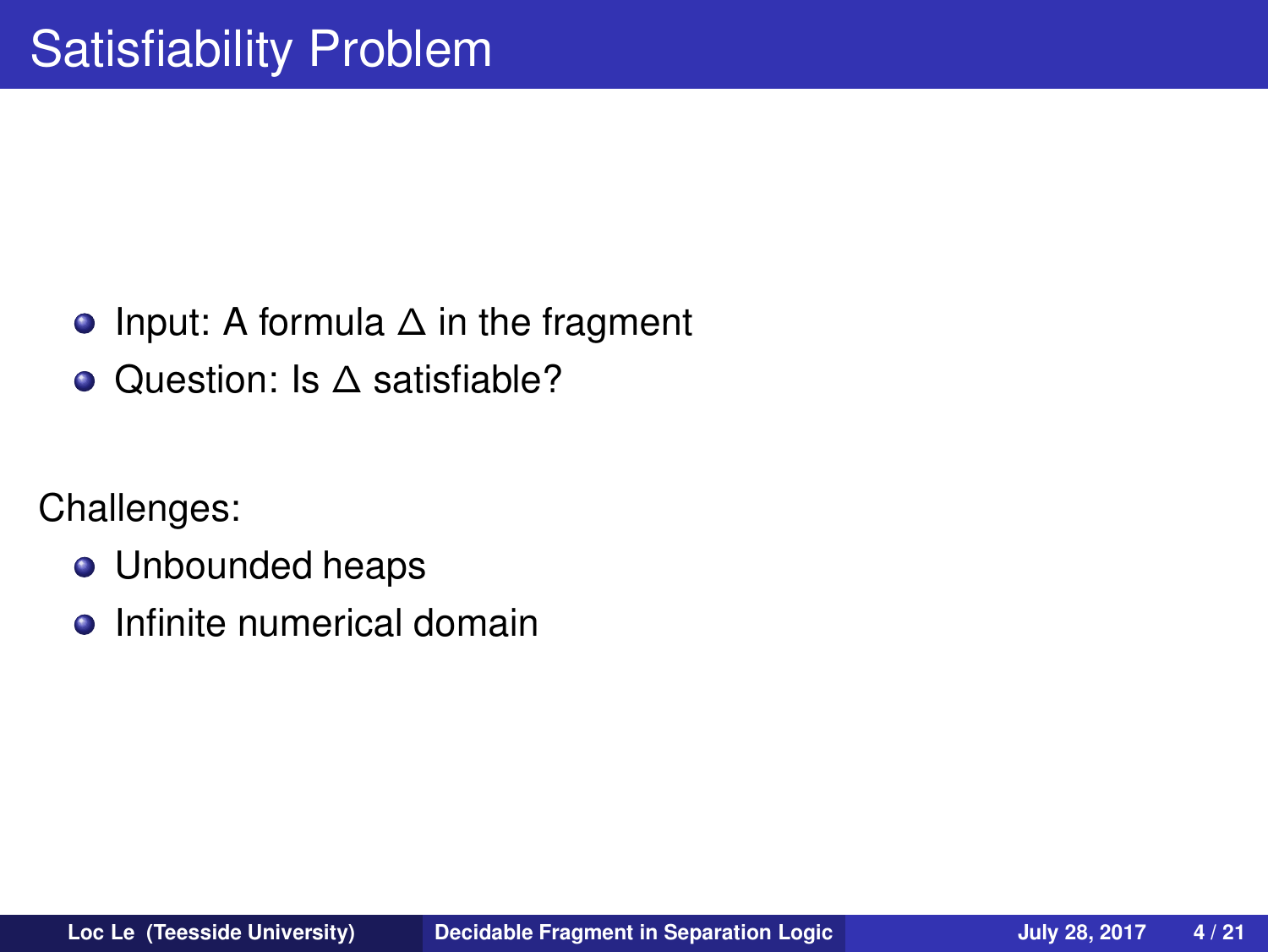#### The satisfiability problem is undecidable by simulating Peano arithmetic (Tatsuta *et. al.* - APLAS 2016).

What is decidable?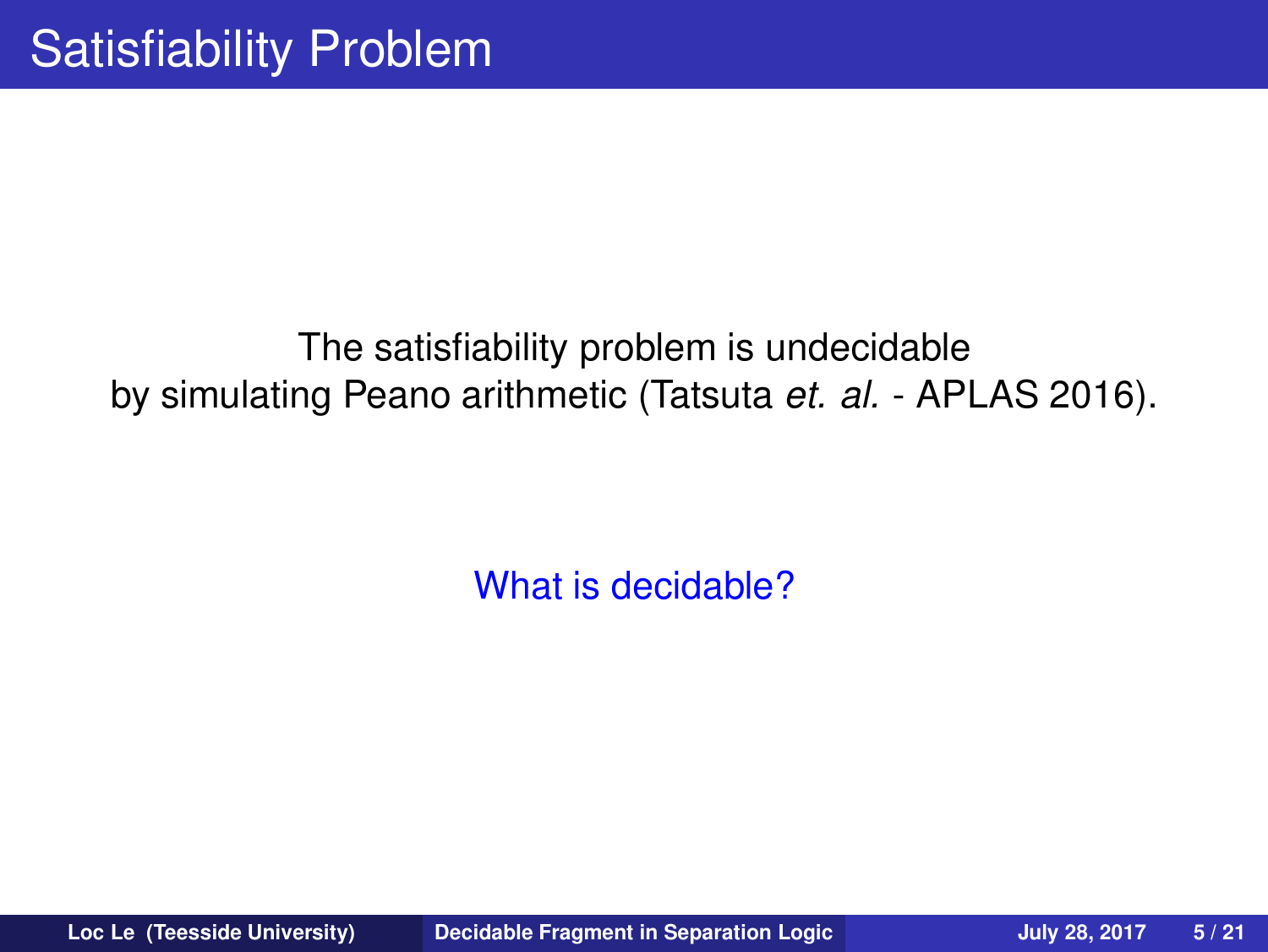#### Decidable Fragment:  $\bullet$

A subfragment which is decidable and more expressive than all fragments which have been shown to be decidable previously.

Decision Procedure: Base Computation

Compute for each inductive predicate a finite representation that precisely characterises its satisfiability.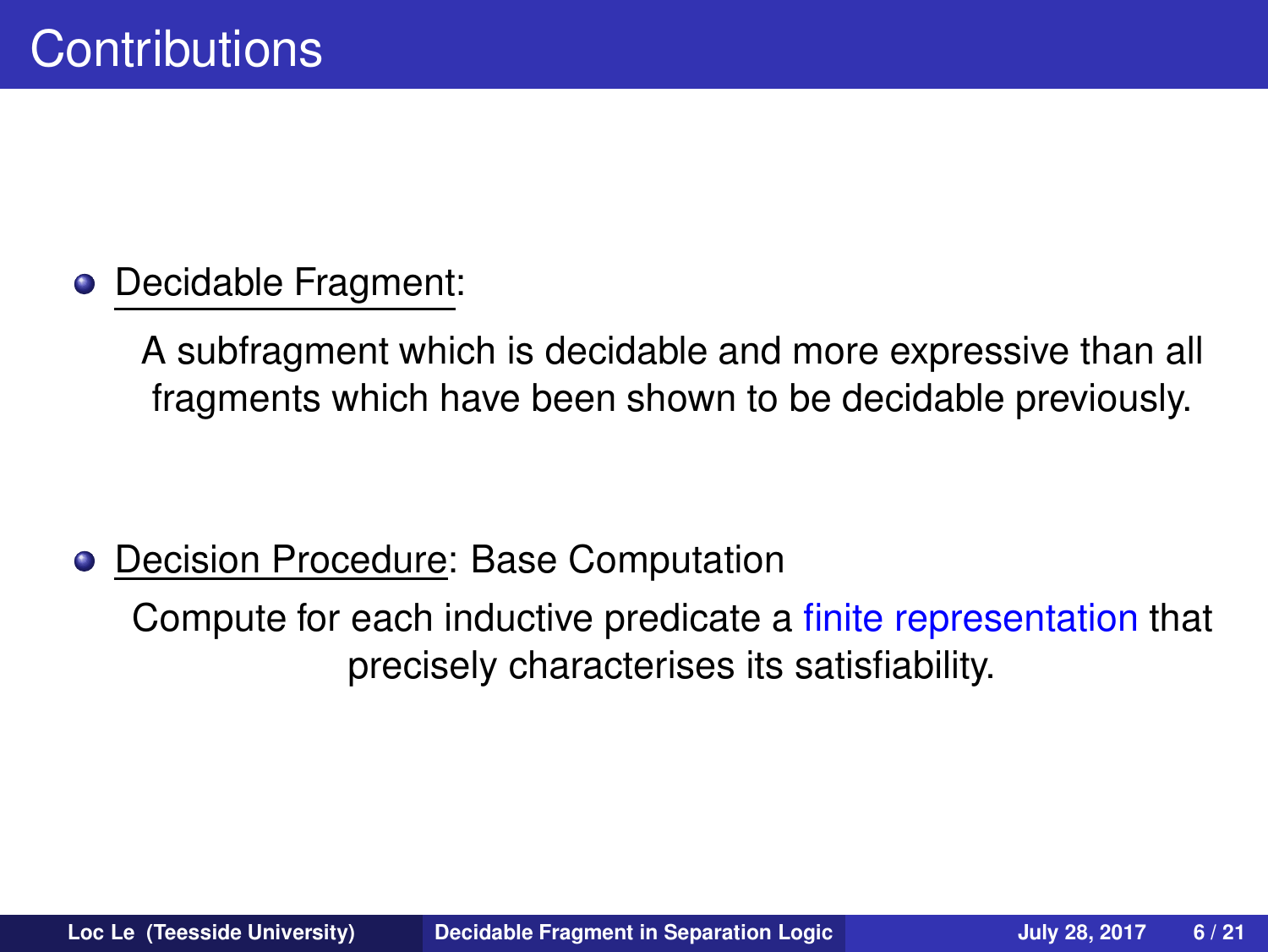Finite Representation: Base Formula (without inductive predicates)

- Combining empty heap (emp), points-to  $(\rightarrow)$ , spatial conjunction (∗) and Presburger Arithmetic
- Example:

$$
\text{SAT} \qquad \Delta_1 \equiv \text{emp} \wedge x = \text{null} \wedge n = 0
$$

UNSAT ∆2≡*x*7→*node*(*n*,*y*) ∗ *y*7→*node*(*n*−1,null)∧*x*=*y*

#### The fragment of base formulas is decidable (Piskac, Wies and Zufferey - CAV 2013, Navarro and Rybalchenko - APLAS 2013)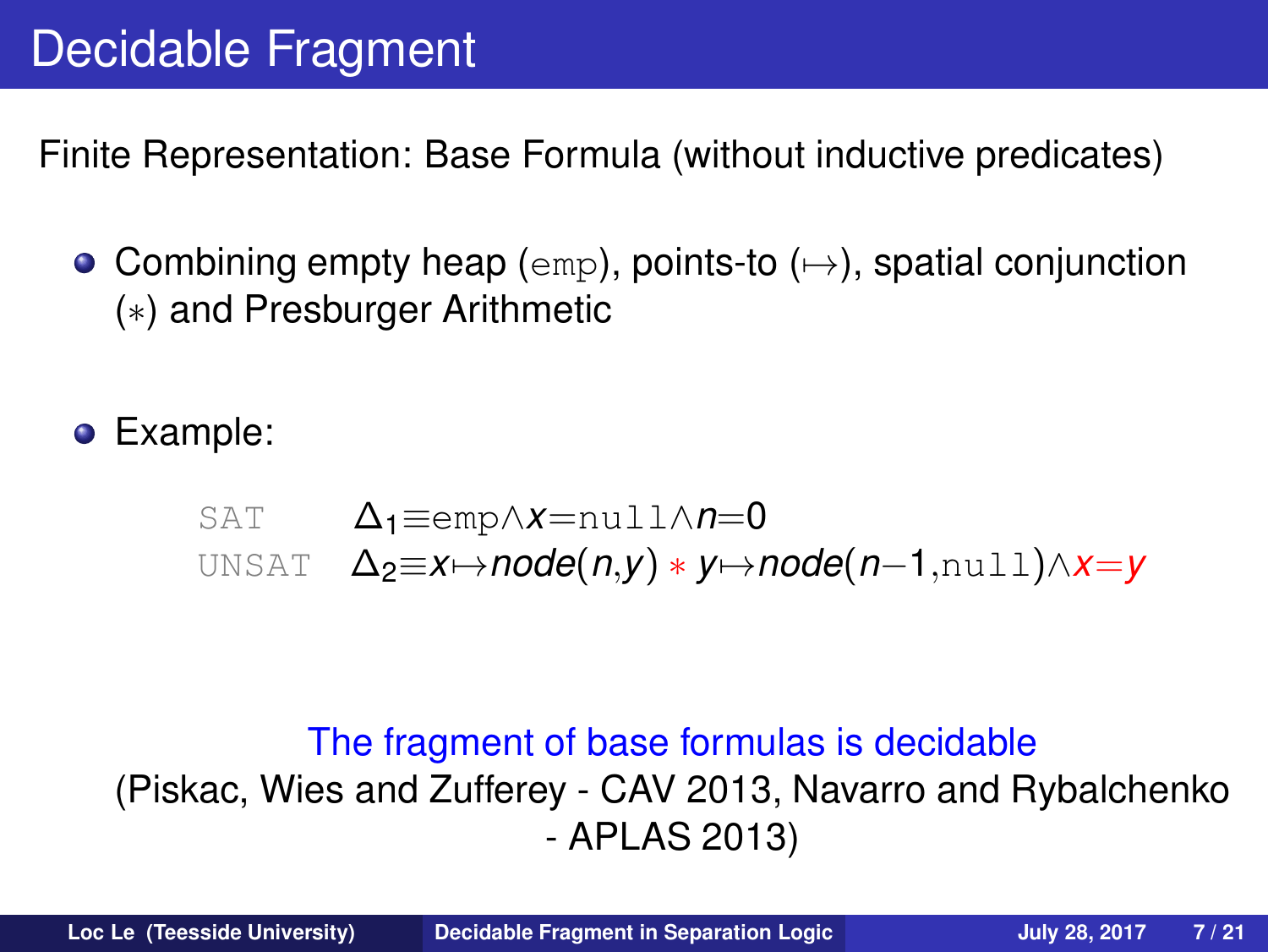- For each formula, eliminating existentially quantified pointer-typed variables produces an equi-satisfiable formula.
- Example: ∆1≡∃*r*.*ll size*(*r*,*n*) ∧ *x*=null ∧ *n*=0 is equi-satisfiable with ∆2≡∃*r*.*ll size<sup>N</sup>* (*n*) ∧ *x*=null ∧ *n*=0

If  $\ell$  *ll size<sup>N</sup>*(*n*) can be computed as a Presburger formula, then  $\Delta_2$  can be reduced into a base formula and thus is decidable.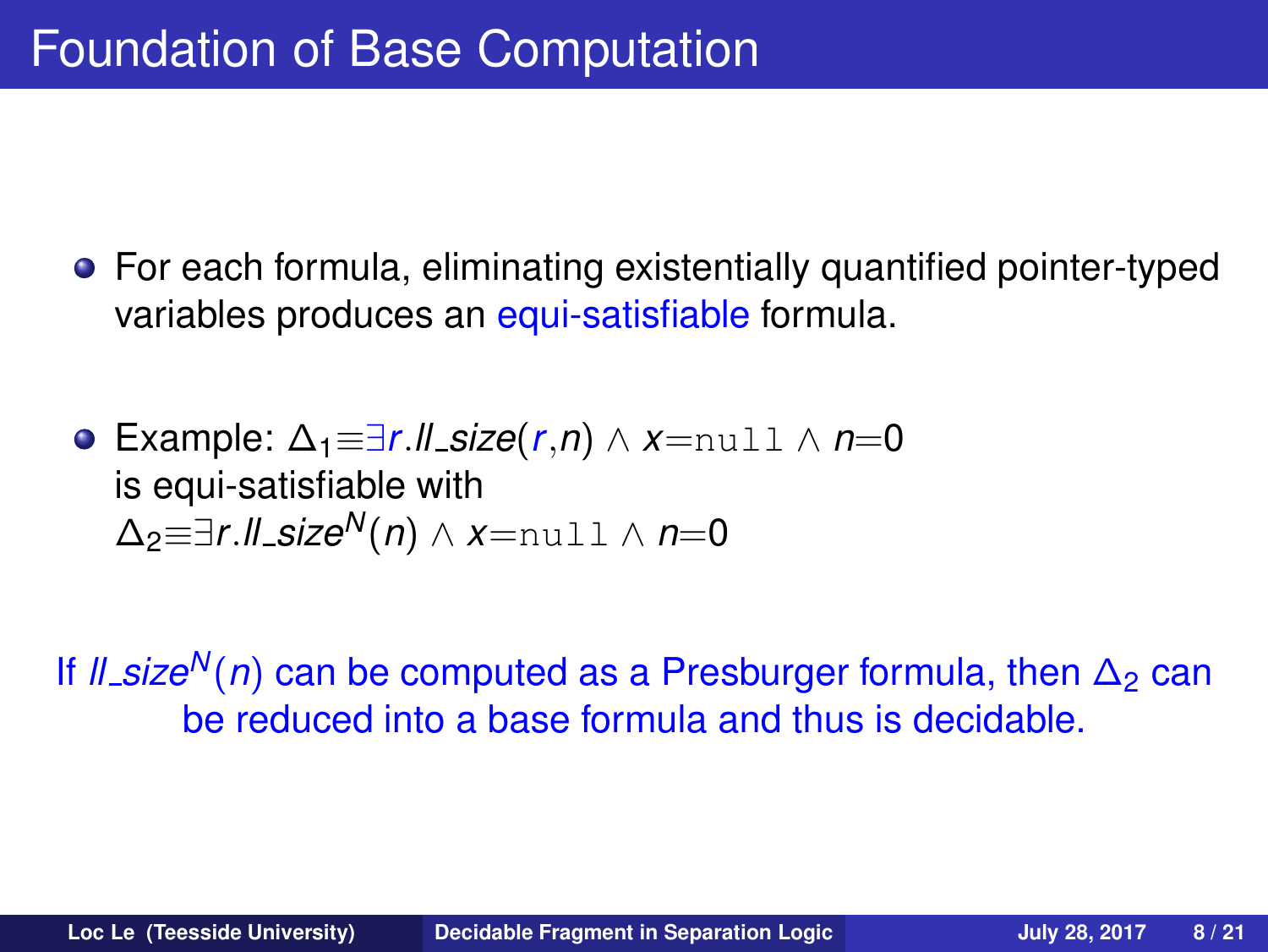### Decidable Fragment: Base Computation

Given an inductive predicate  $P(\bar{x})\equiv\Phi$ ,

- **1** Construct a cyclic unfolding tree for  $\Delta_0 \equiv P(\bar{x})$
- **<sup>2</sup>** Flatten the tree into a disjunctive set of base formulas



base $^{\mathcal{P}}(P(\bar{x}))\hspace{-0.1cm}\equiv\hspace{-0.1cm}\{\Delta_{21},\Delta^b_{31}\}$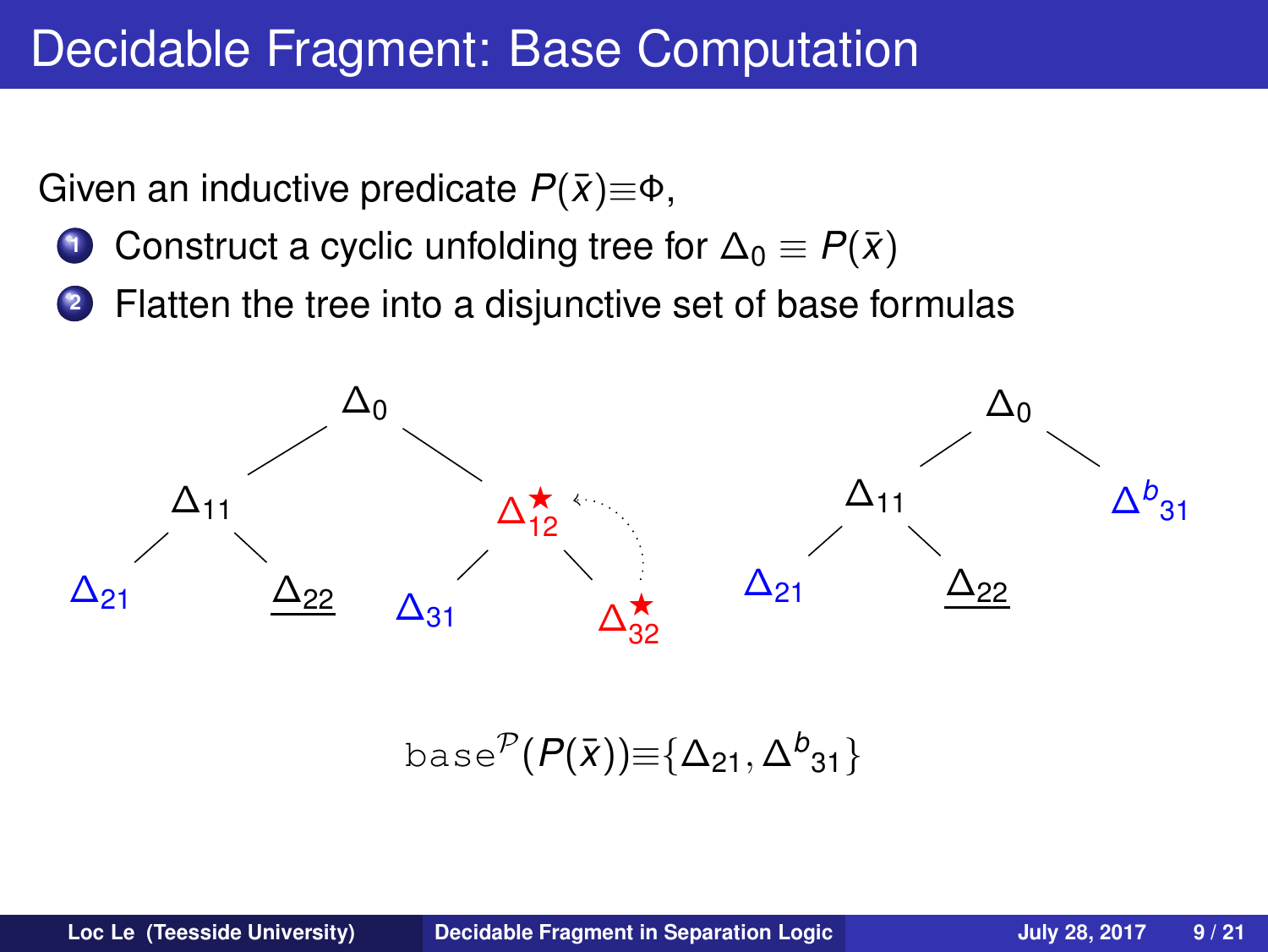# Constructing Cyclic Unfolding Tree

Given an inductive predicate  $P(\bar{x}) \equiv \Phi$ , construct a unfolding tree for  $\Delta_0 \equiv P(\bar{x})$  through iterations of actions:

- **1** Choose a (open) leaf, close it if
	- **a** it can be reduced into a **base formula**.
		- a base formula
		- a formula in which pointer-typed parameters of every inductive predicates are existentially quantified.
	- its over-approximation is unsat.
	- can be linked back to form a circular path.
	- **<sup>2</sup>** Otherwise, unfold it.

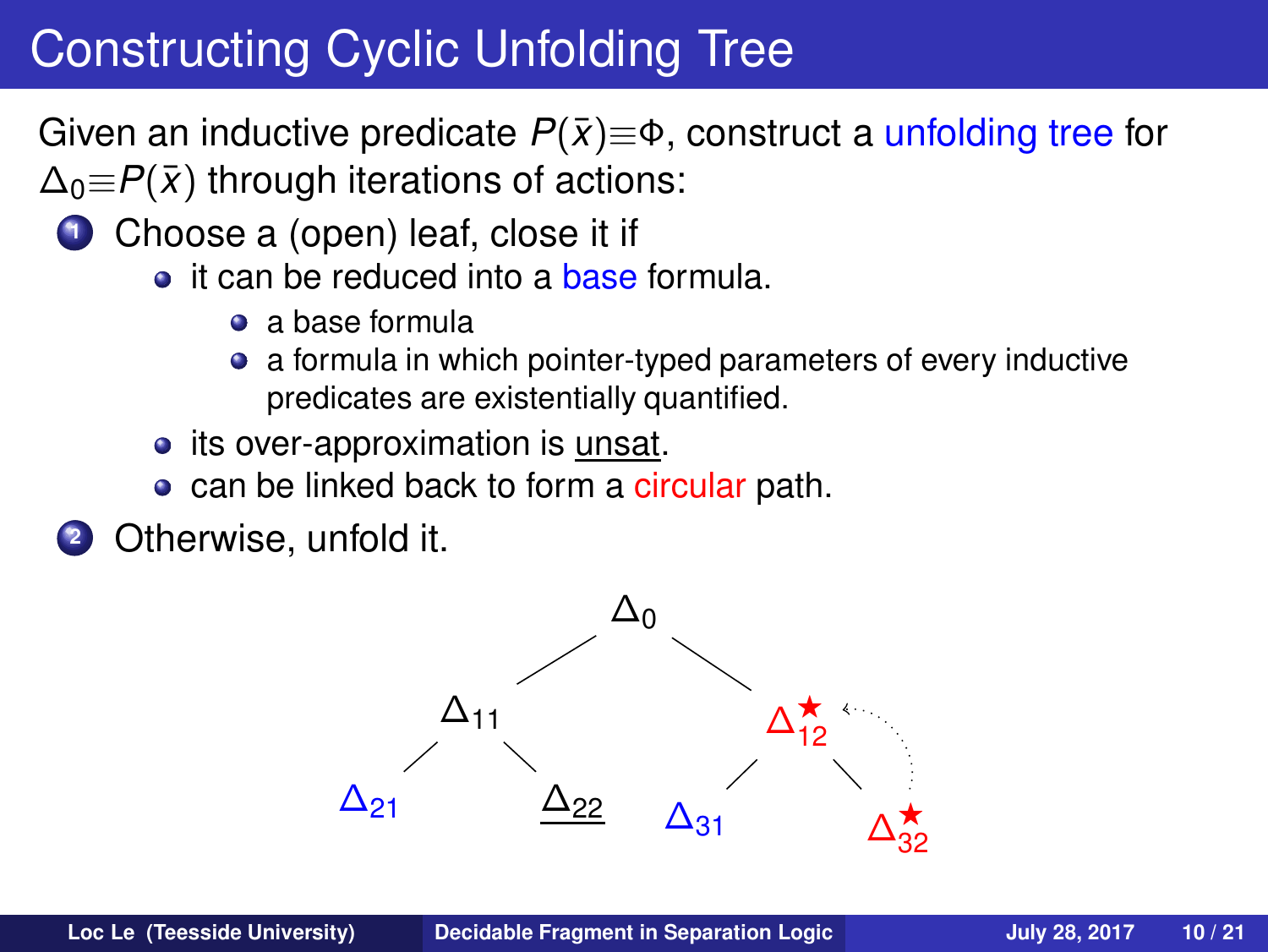$\text{pred } Q(x,y,n) \equiv \exists y_1.x \mapsto node(n \text{ul}, y_1) \wedge y = null \wedge x \neq null \wedge n = 1$  $∨ ∃ X<sub>1</sub>, Y<sub>1</sub>, Y<sub>1</sub>, Y<sub>1</sub>→ node(X<sub>1</sub>, Y<sub>1</sub>) * Q(X, Y<sub>1</sub>, Y<sub>1</sub>) ∧ Y≠null ∧ n=n<sub>1</sub>+2;$ 

 $\Delta_0 \equiv \mathcal{Q}(x,y,n)$ 

- **<sup>1</sup>** Base Detection. None
- **2** Over-Approximation.  $\pi_0 \equiv \text{true}$ . Not UNSAT

∆0

Figure : Unfolding Tree  $\mathcal{T}_0$ .

**<sup>3</sup>** Cyclic Detection. None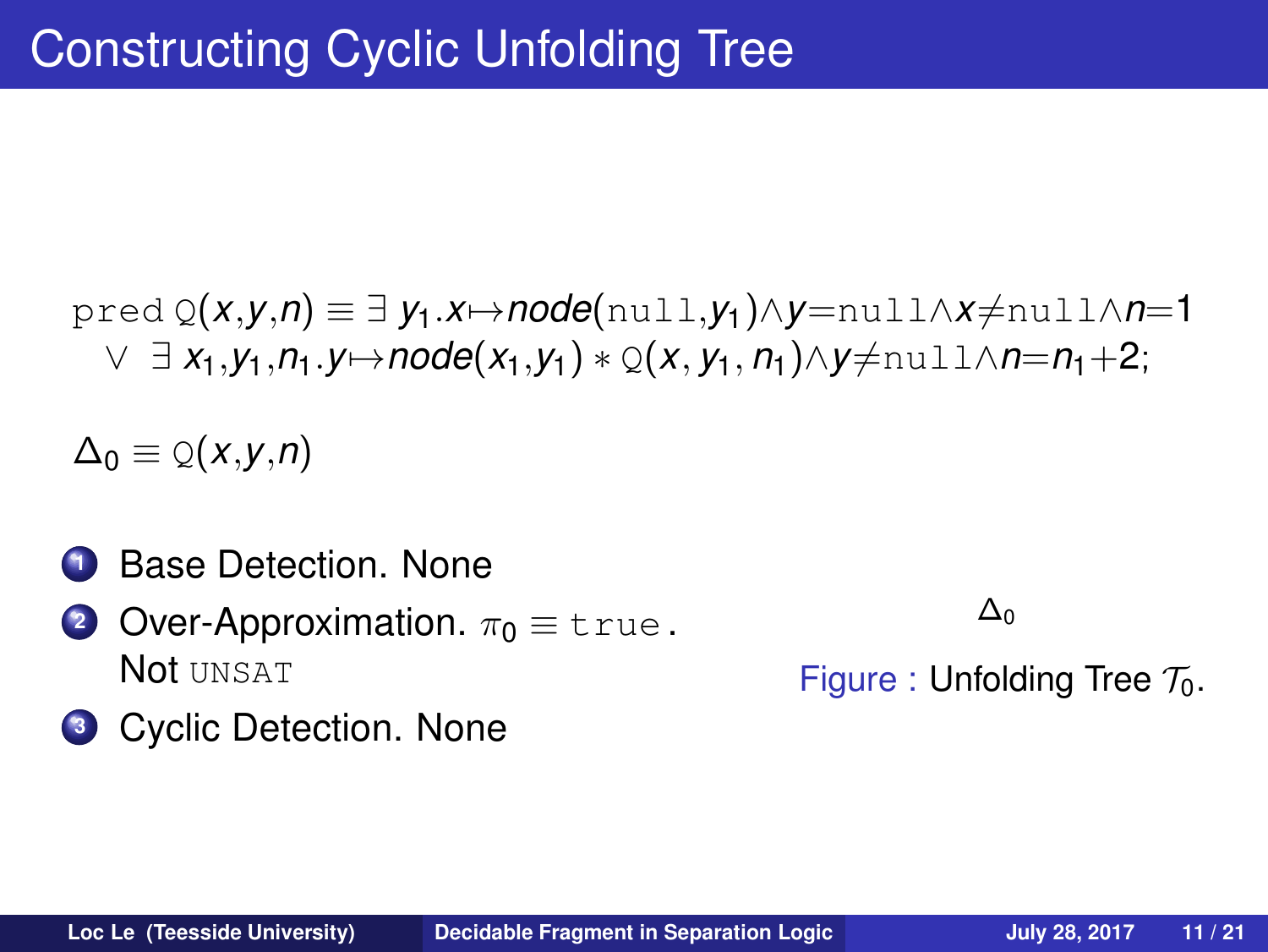$\text{pred } Q(x,y,n) \equiv \exists y_1.x \mapsto node(\text{null},y_1) \wedge y = \text{null} \wedge x \neq \text{null} \wedge n=1$ ∨ ∃ *x*1,*y*1,*n*1.*y*7→*node*(*x*1,*y*1) ∗ Q(*x*, *y*1, *n*1)∧*y*6=null∧*n*=*n*1+2;

 $\triangle$ <sup>0</sup>≡ $\odot$ (*x*,*y*,*n*)  $\Delta_1 \equiv \exists$  *y*<sub>1</sub>.*x*→*node*(null, *y*<sub>1</sub>)  $\wedge$  *y*=null $\wedge$ *x*≠null $\wedge$ *n*=1  $\Delta_2 \equiv \exists x_1, y_1, n_1, y \mapsto node(x_1, y_1) * Q(x, y_1, n_1) \wedge y \neq null \wedge n = n_1 + 2$ 

- Base Detection. △1
- **<sup>2</sup>** Over-Approximation. π2≡∃ *x*1,*y*1,*n*1.*y*7→*node*(*x*1,*y*1)∧true ∧*y*6=null∧*n*=*n*1+2. Not UNSAT
- **<sup>3</sup>** Cyclic Detection. None



Figure : Unfolding Tree  $\mathcal{T}_1$ .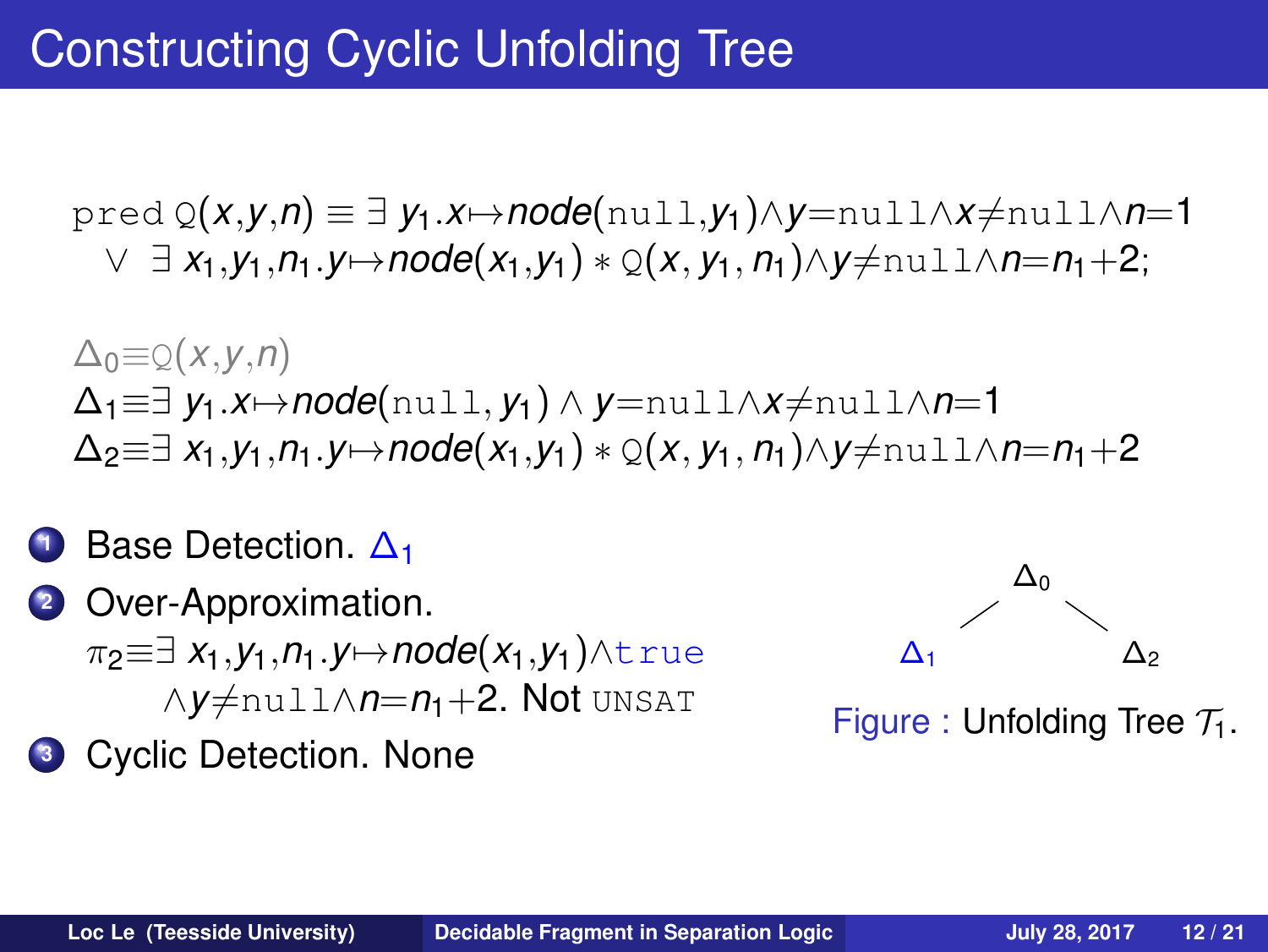## Constructing Cyclic Unfolding Tree

 $\text{pred } Q(x,y,n) \equiv \exists y_1.x \mapsto node(\text{null},y_1) \wedge y = \text{null} \wedge x \neq \text{null} \wedge n=1$ ∨ ∃ *x*1,*y*1,*n*1.*y*7→*node*(*x*1,*y*1) ∗ Q(*x*, *y*1, *n*1)∧*y*6=null∧*n*=*n*1+2;

$$
\Delta_2 \equiv \exists x_1, y_1, n_1 \cdot y \mapsto node(x_1, y_1) * \mathbb{Q}(x, y_1, n_1) \wedge y \neq null \wedge n = n_1 + 2
$$
\n
$$
\Delta_3 \equiv \exists x_1, y_1, n_1, y_2 \cdot y \mapsto node(x_1, y_1) * x \mapsto node(\text{null}, y_2) \wedge
$$
\n
$$
y_1 = null \wedge x \neq null \wedge n = 1 \wedge y \neq null \wedge n = n_1 + 2
$$
\n
$$
\Delta_4 \equiv \exists x_1, y_1, n_1, x_2, y_2, n_2 \cdot y \mapsto node(x_1, y_1) * y_1 \mapsto node(x_2, y_2) *
$$
\n
$$
\mathbb{Q}(x, y_2, n_2) \wedge y_1 \neq null \wedge n_1 = n_2 + 2 \wedge y \neq null \wedge n = n_1 + 2
$$

\n- Base Detection. 
$$
\Delta_3
$$
\n- Over-Approximation.  $\pi_4 \equiv \dots$
\n- Not  $UNSAT$
\n

**<sup>3</sup>** Cyclic Detection. Yes

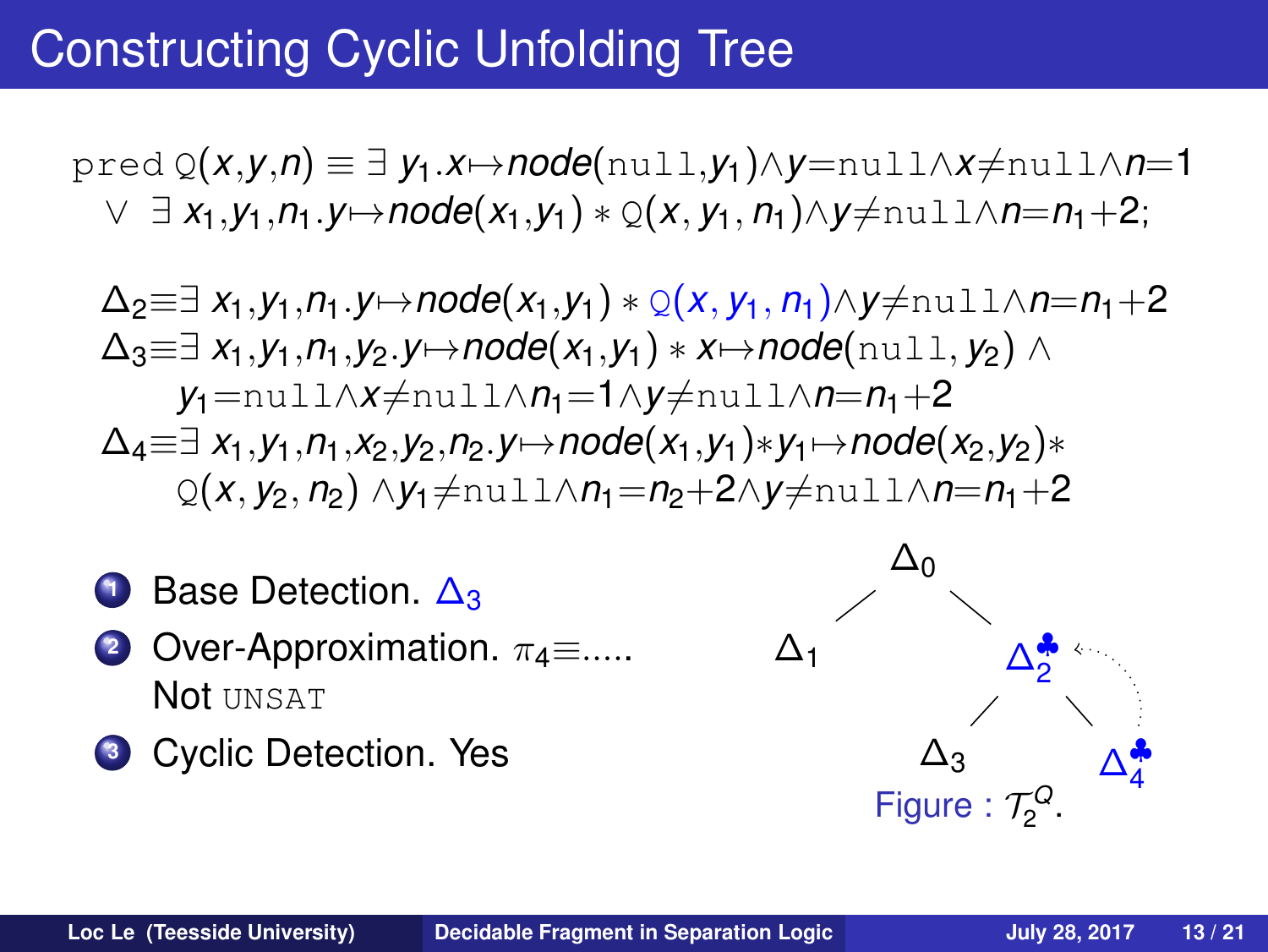Cyclic Detection

 $\Delta_2 \equiv \exists x_1, y_1, n_1. y \mapsto node(x_1, y_1) * Q(x, y_1, n_1) \wedge y \neq null \wedge n = n_1 + 2$  $\Delta_4 \equiv \exists x_1, y_1, n_1, x_2, y_2, n_2, y \mapsto node(x_1, y_1) * y_1 \mapsto node(x_2, y_2) *$ Q(*x*, *y*<sub>2</sub>, *n*<sub>2</sub>) ∧*y*<sub>1</sub>≠null∧*n*<sub>1</sub>=*n*<sub>2</sub>+2∧*y*≠null∧*n*=*n*<sub>1</sub>+2

**Steps** 

- **1** matching externally visible points-to predicate:  $y \mapsto node(\_ \cdot \_ )$
- **2** matching externally visible inductive predicates:  $Q(X, 2, 2)$ 
	- In general, we may need to group isomorphic inductive predicates beforehand (same predicate name and same sequence of free arguments)
- **3** matching externally visible (dis)equalities over pointers:  $y \neq \text{null}$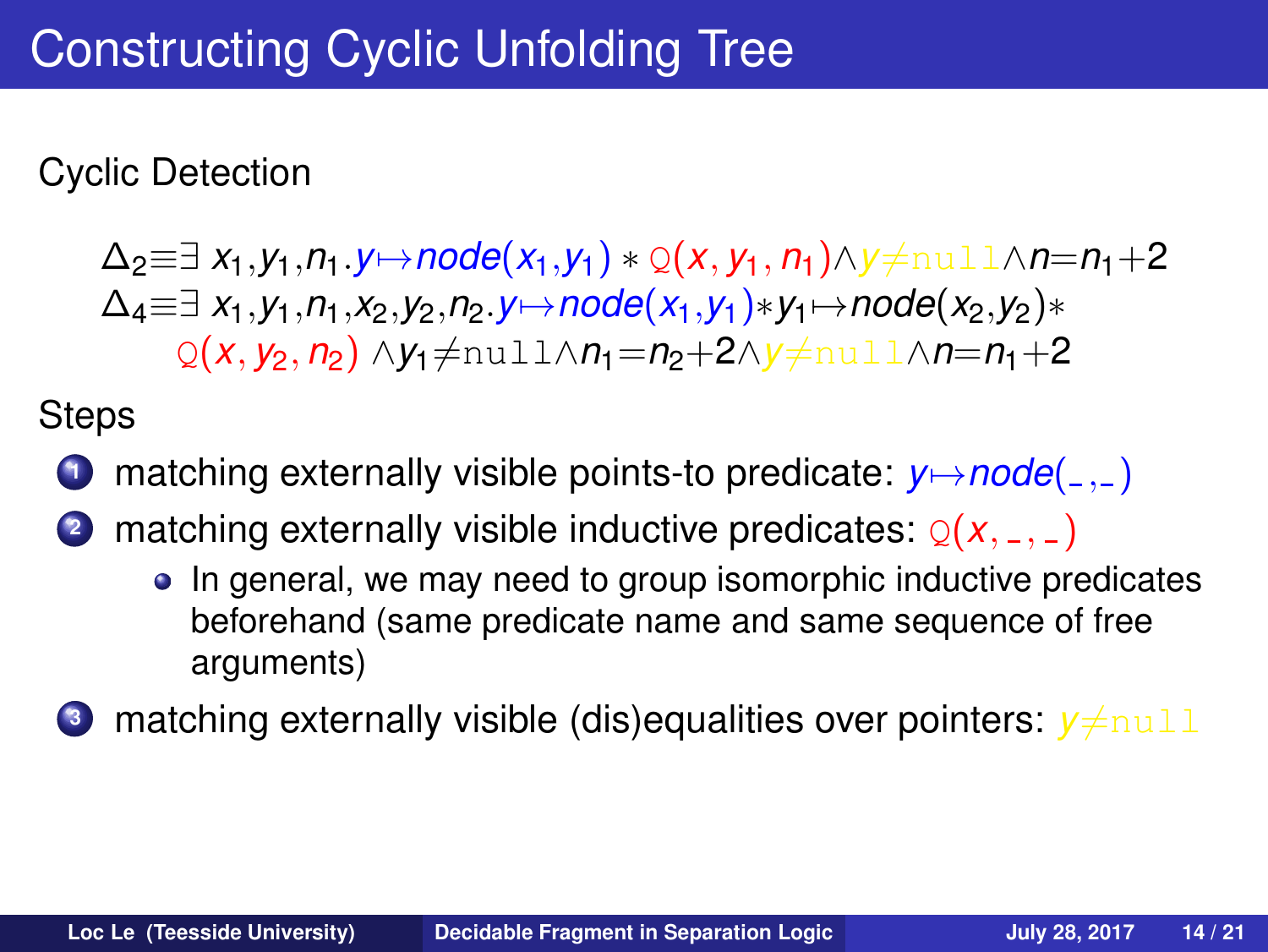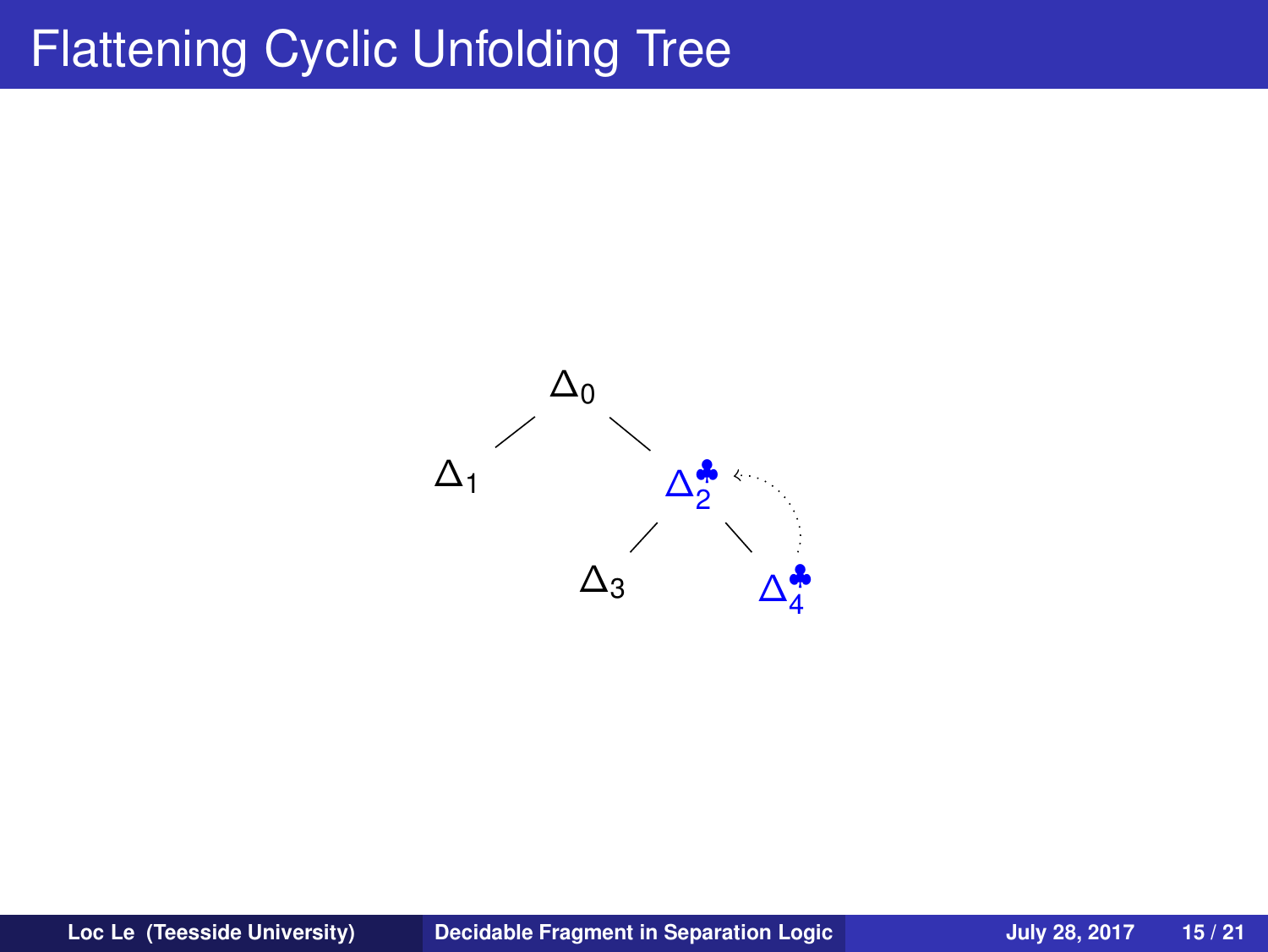

$$
\Delta_3^\text{flat} \equiv \Delta_3 \vee \Delta_3^1 \vee \dots
$$

 $\Delta_3 \equiv \exists x_1, y_1, n_1, y_2. (y \mapsto node(x_1, y_1) * x \mapsto node(\text{null}, y_2) \wedge x \neq \text{null} \wedge$  $y \neq \text{null}\land n=n_1+2) \land (y_1=\text{null}\land n_1=1)$ ∆<sup>1</sup> <sup>3</sup>≡∃ *x*1,*y*1,*n*1,*x*2,*y*2,*n*2,*y*3.(*y*7→*node*(*x*1,*y*1)∗*x*7→*node*(null, *y*3)∧*x*6=null *y* $\neq$ null∧*n*=*n*<sub>1</sub>+2) ∗ (*y*<sub>1</sub>→*node*(*x*<sub>2</sub>,*y*<sub>2</sub>)∧*y*<sub>2</sub>=null∧*n*<sub>1</sub>=*n*<sub>2</sub>+2∧  $n_2=1$ )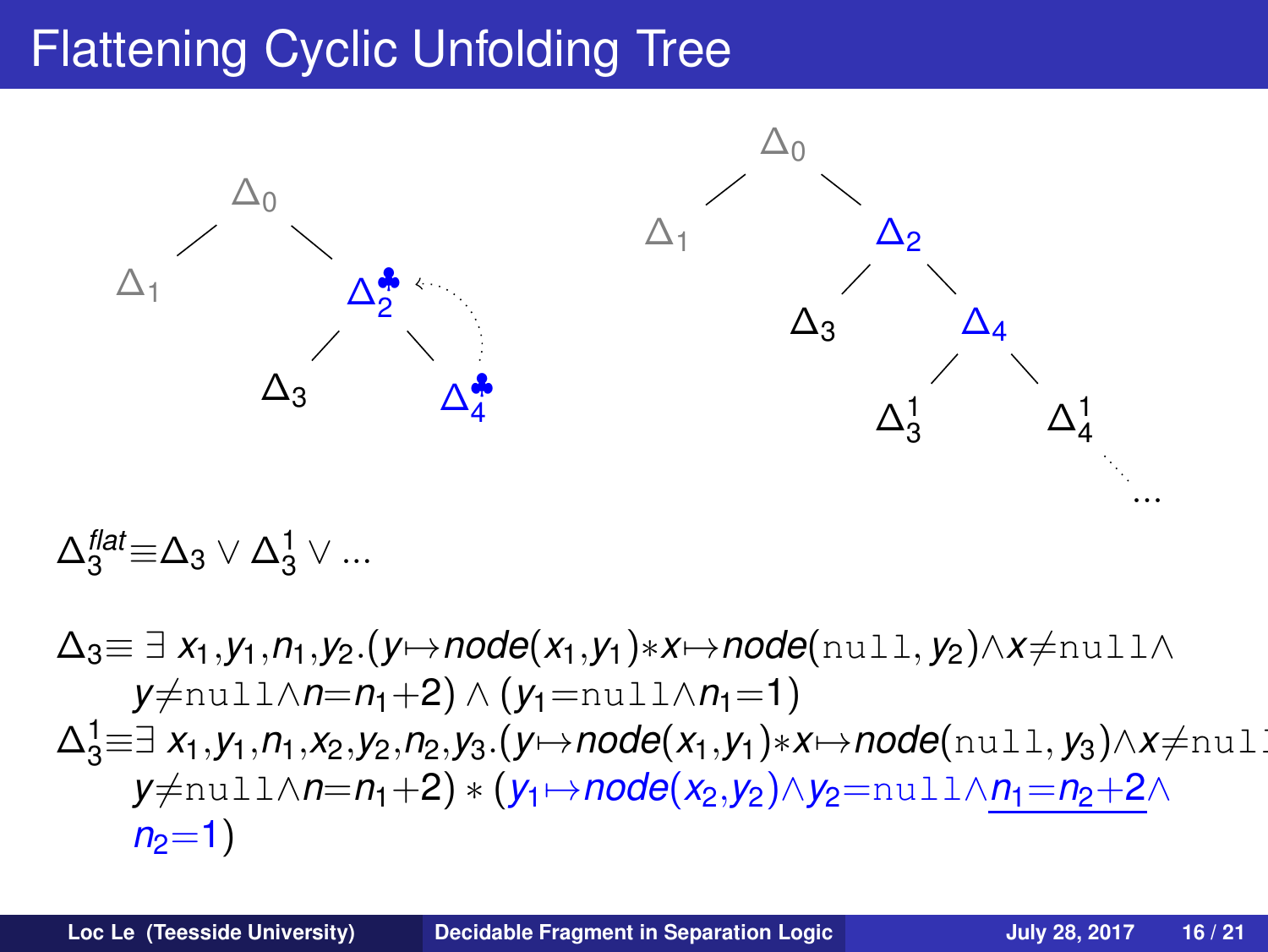

$$
\mathbb{P}_{\text{cyc}}(n_1) \equiv n_1 = 1 \lor \exists n_2 . n_1 = n_2 + 2 \land \mathbb{P}_{\text{cyc}}(n_2)
$$

$$
\mathbb{P}_{\text{cyc}}(n_1) \equiv \exists k . n_1 = 2k + 1 \land k \ge 0
$$

 $\Delta^b{}_3$  is equi-satisfiable to  $\Delta_3^\text{flat}$ :

∆*<sup>b</sup>* <sup>3</sup>≡∃ *x*1,*y*1,*x*2,*y*2,*n*1.(*y*7→*node*(*x*1,*y*1)∗*x*7→*node*(null, *y*2)∧*x*6=null∧ *y*≠null∧*n*=*n*<sub>1</sub>+2)∧(∃*k.n*<sub>1</sub>=2*k*+1∧*k*>0)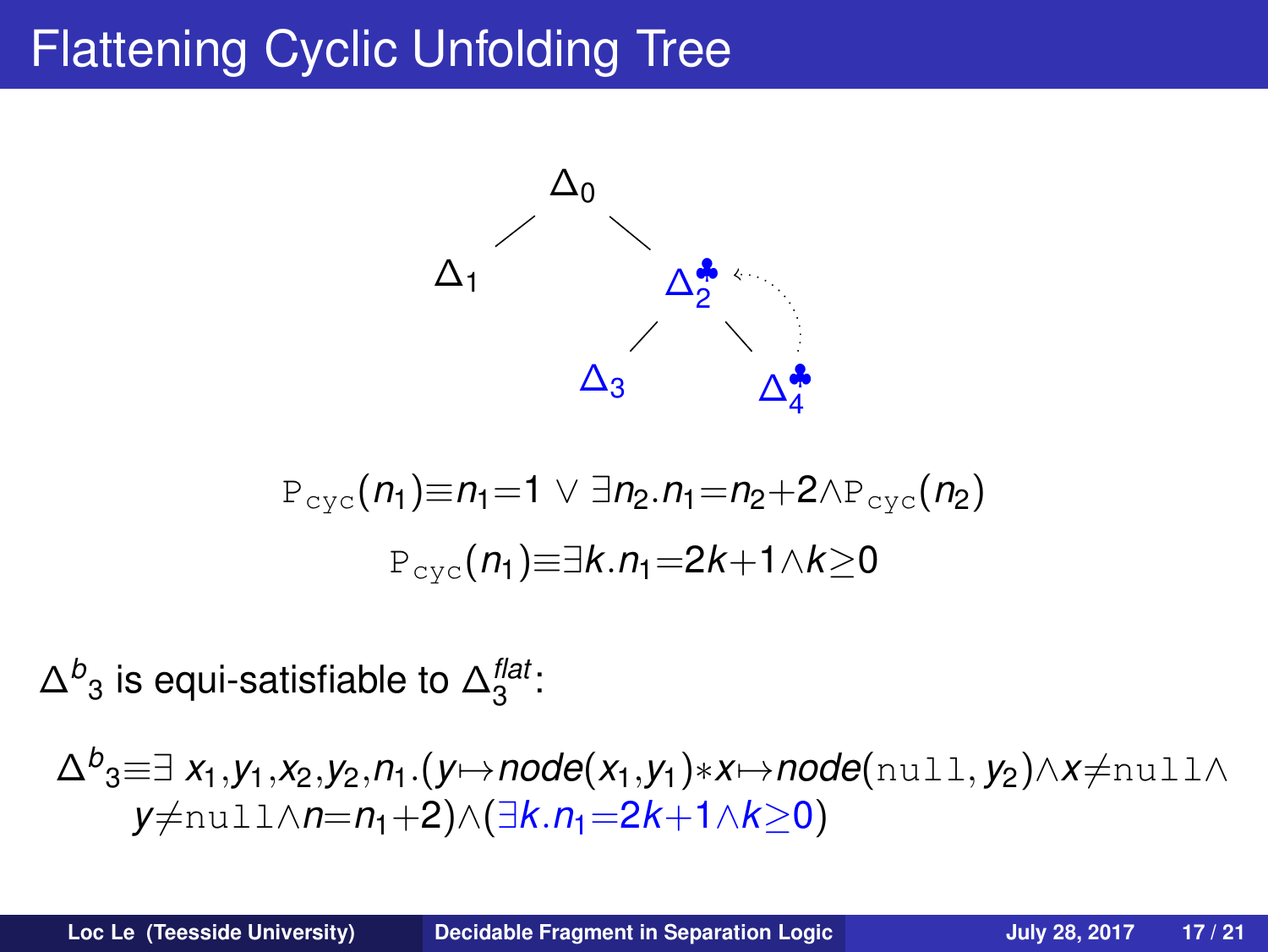

base $^{\mathcal{P}}(\operatorname{\mathsf{Q}}(\mathsf{x},\mathsf{y},\mathsf{n}))\hspace{-1mm}\equiv\hspace{-1mm}\{\Delta_1,\Delta^{\textit{b}}_3\}$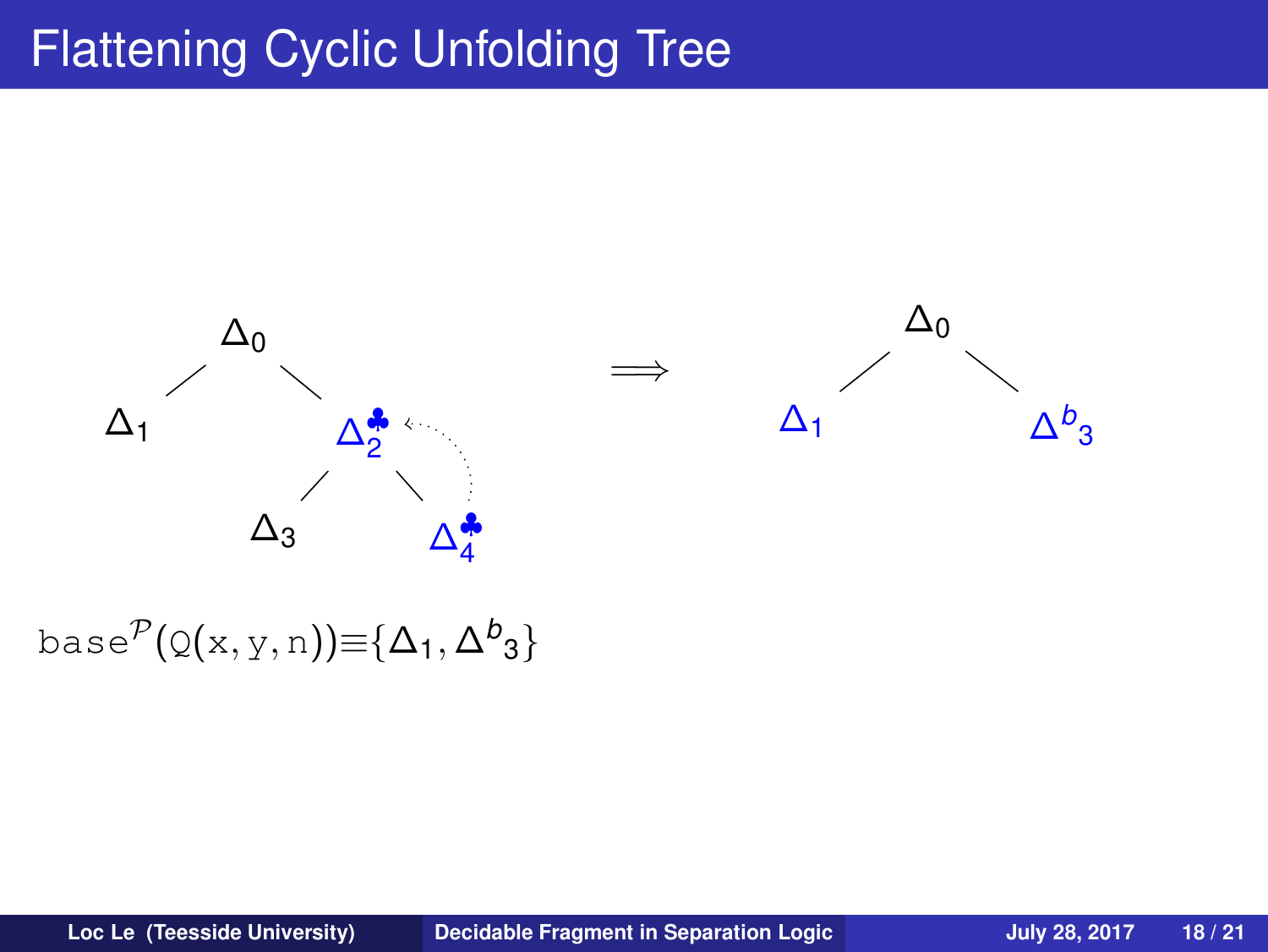An inductive predicate is in the proposed decidable fragment if all

- numerical projections of base leaves; and
- *Pcyc* predicates

are Presburger-definable (i.e., can be computed as Presburger formulas).

- Some systems of arithmetic inductive predicates are Presburger-definable:
	- DPI (Tatsuta *et. al.* APLAS 2016)
	- periodic sets (Bozga *et. al.* CAV 2010)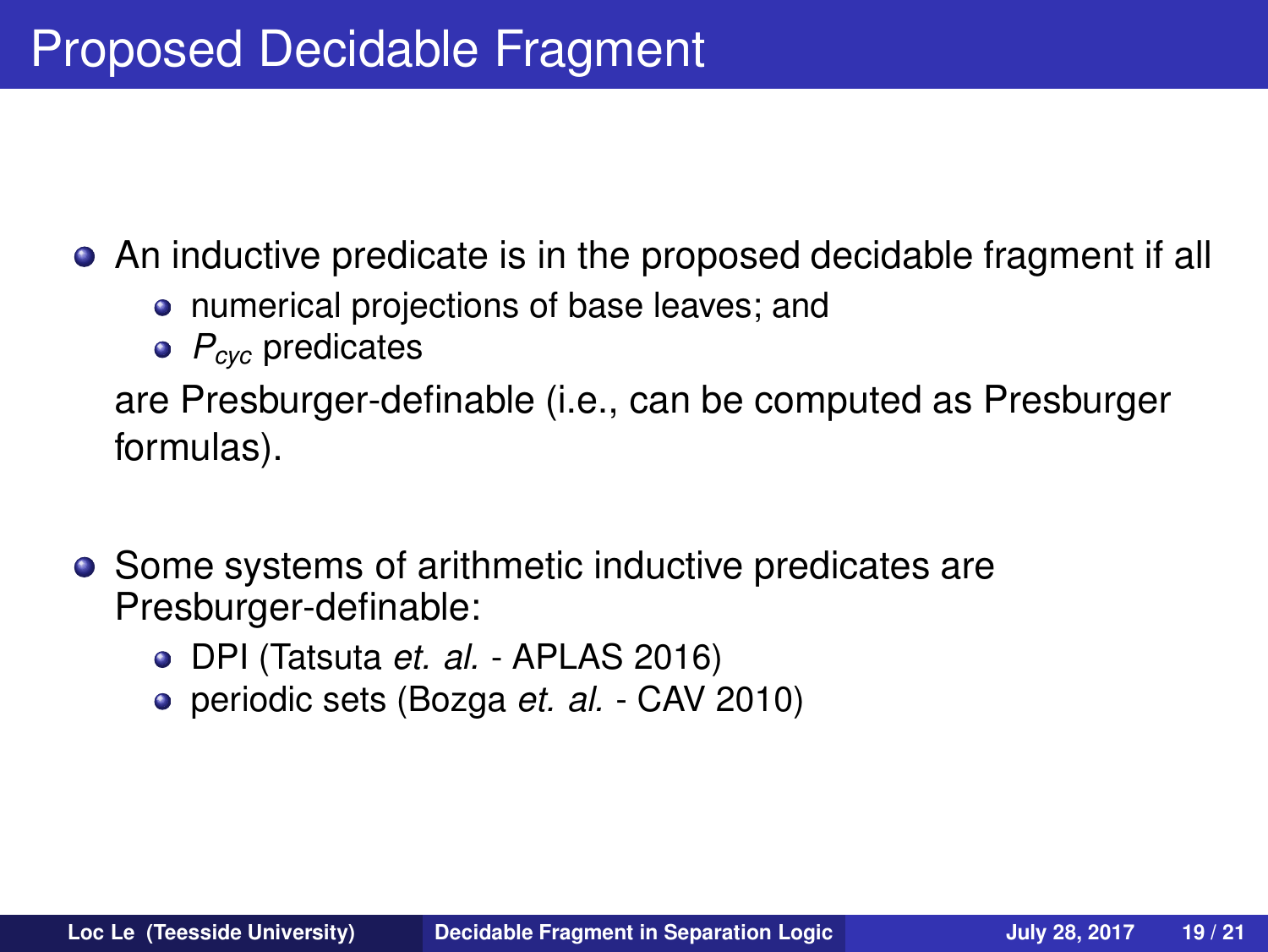#### • Correctness, Termination, Complexity

- Correctness of Cyclic Proofs (Le *et. al* CAV 2016)
- Implementation and Evaluation  $\bullet$ 
	- Based on HIP/SLEEK/S2 (Chin *et. al.* SCP 2012)
	- Equi-satisfiable Bases (sll, dll, even lists, ..)
	- Over-approximated/Under-approximated Bases (avl, rb, ..)